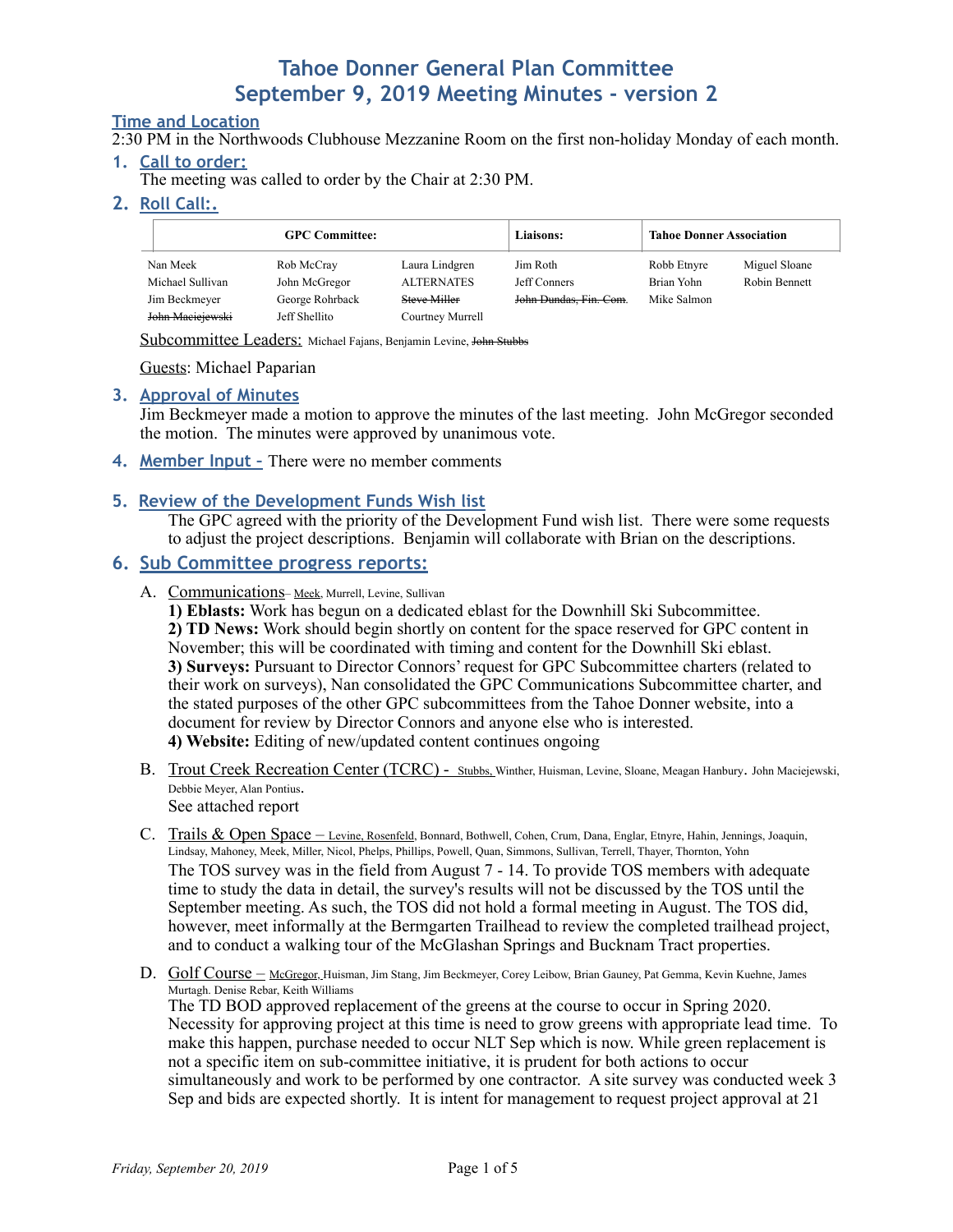Sep Board meeting with b/u at Oct meeting. If approved, all activities would occur Spring 2020 when conditions permit. Currently, the projection is that course would be closed for entire 2020 season with possibility of some play late summer. Management is also working on a mitigation plan to approach other local courses and create a TD type arrangement with details to be determined

E. Downhill Ski Resort- Beckmeyer, Aldridge, McClendon, McGregor, Meek, Miller, Murrell, O'Neil, Rohrback, Huisman, Salmon, Sloan, McCray, Etnyre, Sullivan

Snowmaking and Mile run work has progressed. Both work streams have identified what work remains, and will be planned for implementation in 2020.

The Subcommittees lodge sizing work completed as of it's 9-9-19 meeting. Alston provided square footage estimates based on Staff's "Needs Analysis". Below is a summary of their input: Front Office: 7750 sq ft

Food Service: 6500 sq ft

Back Office: 4000 sq ft

Circulation: 6750 sq ft

Total  $-25000$  sq ft

We moved on to discussing and voting on our three model sizes that have been on the table for the lodge sizing effort. Voting results were:

 $17k$  sq ft – 1 vote

 $21k$  sq ft – 1 vote

25 $k$  sq ft – 6 votes

Discussion included the following rationales:

 $\star$  The economics of spending an additional \$2.4m to get to 25k sq ft from 21k, is well worth the incremental spend.

 $\star$  Today we have a WAG'd "useable" sq ft of 14k. Growing to 21k, a 50% increase, (vs the 25k) is sufficient to hit the lion's share of our typical season's daily demands.

!Historically TD builds too small, then has to spend incremental amounts of capital down the road. Size larger today.

 $*$ Usability of the lodge in the off-season is better with the larger size.

- \*Let's get to Stage 4 of the CPP to refine our needs.
- !Optimizing customer service and owner satisfaction means building the larger sized lodge.

 $\star$  All four pillars of our lodge sizing analysis have pointed us towards the larger solution:

- 1. ECOsign report
- 2. Operations analysis during this season
- 3. Financial analysis provided by the Finance Committee
- 4. Alston's analysis based on Staff's bottoms up Needs Analysis

Benchmarking has been completed. A final report should be posted later this month.

All work streams assigned to Stage 3 of the CPP have been completed. Drafting and editing of a Decision Paper is in the works. If we do this swiftly, the DP will be on GPC's agenda for its October meeting.

F. Northwoods Activity Center – Murrell, Lindgren

The NWAC subcommittee met August 22 at Noon to discuss status of member input and to confirm prioritization for Amenity Master plan. The subcommittee discussed and, coupled with member, staff and TCRC subcommittee input, decided that keeping the family-oriented Northwoods Pool is an important asset and service level for the Association, instead of closing it in favor of consolidating all pools to TCRC (per some board directors' inquiries). The subcommittee also learned this month from Ian Mindell, TD's tennis manager, that 2 tennis courts can be re-striped for tennis AND pickleball, thus gaining 2 additional pickleball courts relatively soon at minimal cost. The cost of re-striping is within the Tennis operations budget or can be part of RRF during court resurfacing, thus outside of the Development Fund.

The idea of covered tennis & pickle ball courts was discussed and a letter describing the current status is attached.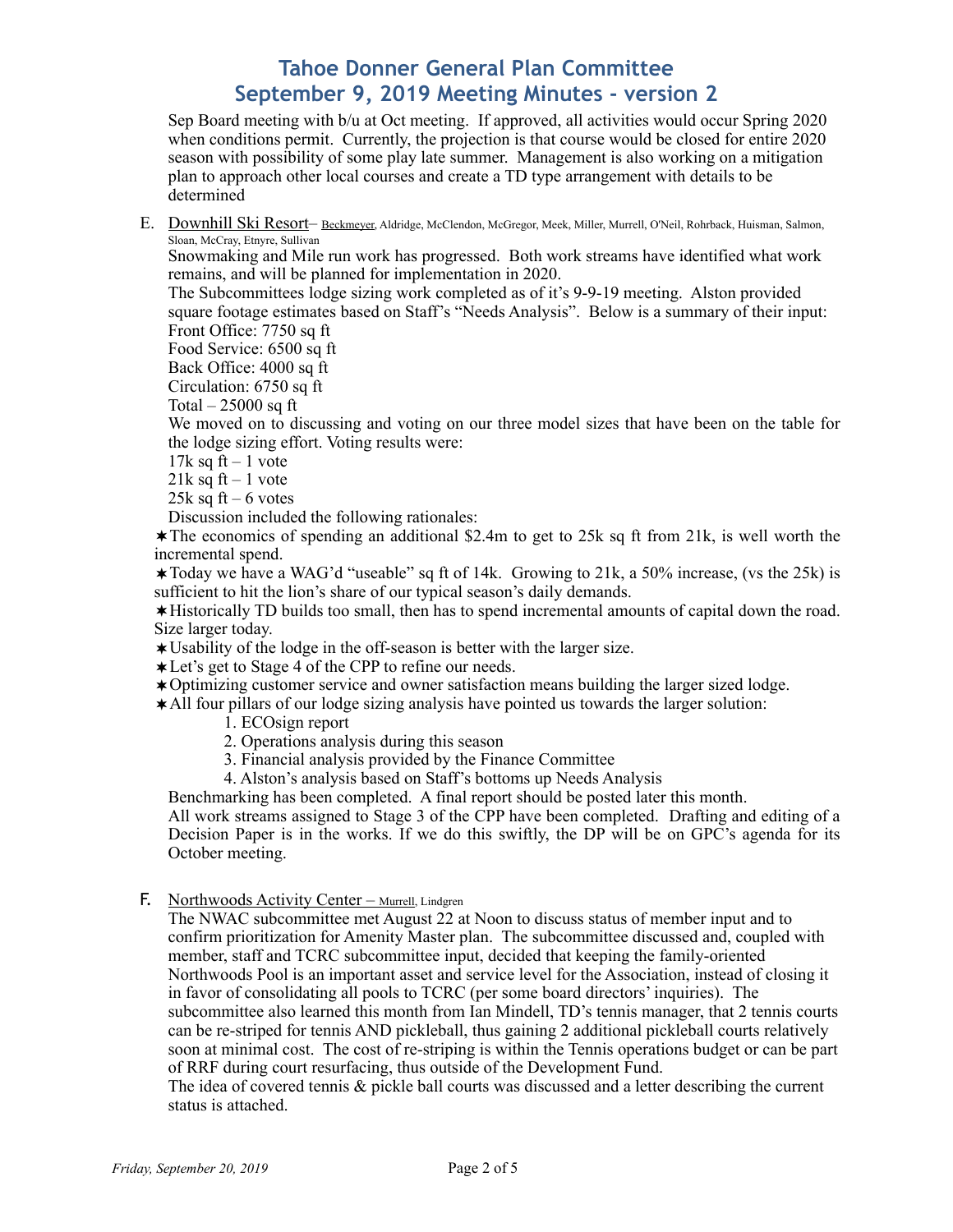- G. The Lodge -On hold
- H. Alder Creek Adventure Center (ACAC) McCray, Laura Lindgren. John Maciejewski No further activity
- I. Snowmaking at Downhill, Nordic and Snowplay Yohn This will be covered in depth in a future meeting.
- J. Demographics-McCray, Maciejewski, Sullivan. no current activity
- K. Association Master Plan/Capital Projects Process Sullivan, Meek, Consult specification being written

### **7. Finance Committee Liaison report - Steve Miller**

This month we will be participating in the first 2020 Budget Workshop (focusing on Capital Budgets) which starts at 1PM on September 12 followed by an abbreviated 1 hour Finance committee meeting

**8. New Business:**  None

**Updated list of Potential Capital Projects:** 

The Sort Team project list is at: [TahoeDonner.com/Members/CapitalProjects/PotentialProjects](http://www.tahoedonner.com/members/capital-projects/future-potential-projects/).

**Adjournment:**  The meeting was adjourned at 3:47 PM

### **Next Meeting:**

The next meeting will be held on October 7, 2019 at 2:30 PM at NWCH Mezzanine. Nan Meek will lead the meeting.

### **Note, the following committees are not yet active or are on-hold**

- i. Marina Recreation Center Fajans. No update
- ii. Cluster Mailboxes Rohrback, Fajans, McGregor Subcommittee deactivated.
- iii. Employee Housing Fajans. This committee currently tracks the activities of other community groups that are studying or acting on the same issue.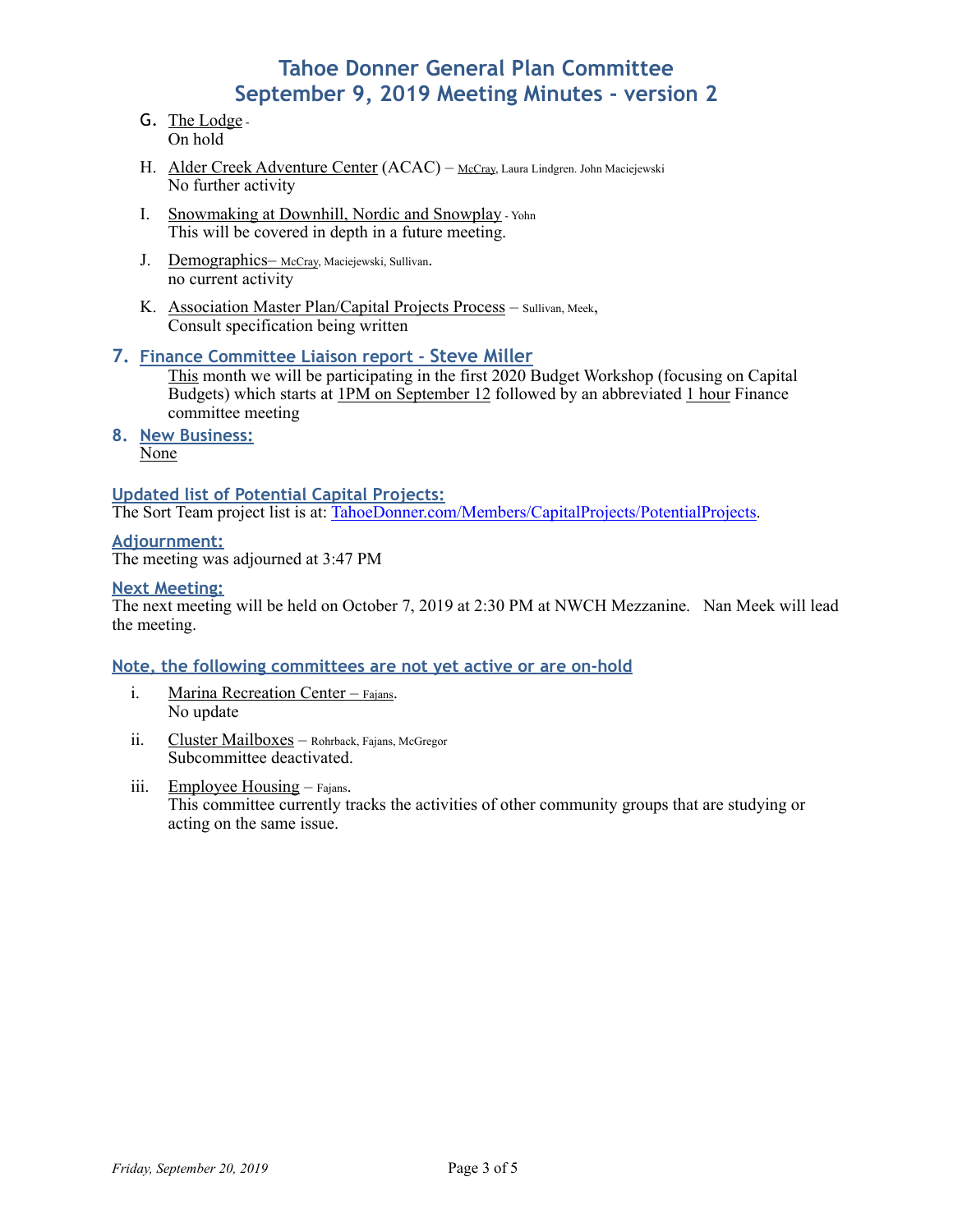#### **TCRC (Trout Creek) Master Plan Subcommittee (TCRC MPS) Meeting Report.**  Tuesday, Aug 27, 2019

Attending: John Stubbs, Benjamin Levine, John Maciejewski (conference phone), Kyle Winther, Brian Yohn

1. The main discussion item was the revision of the 2019-04-19 Quarterly Update Prioritization for the Development Fund, as requested at the Board of Directors meeting Friday, Aug 23. An initial response was submitted by John Stubbs for the meeting called by Brian Yohn on Monday, Aug 26. After the meeting, Benjamin Levine prepared the attached summary for submission to the GPC and staff.

2. Currently, the rec. pool is kept open and heated from mid December to President's Day weekend. Kyle agreed to submit available past use data to be part of a cost/benefit study.

3. A suggestion that the TD Eats food truck currently present during Snowplay operation be made available during the summer was referred as an operation item for future consideration.

4. It was agreed that snowmaking, listed as a Number 1 Priority, should be a joint subcommittee priority, headed by Steve Miller working with Sally Jones.

5. In regard to a permanent flushing restroom installation for Snowplay, Kyle recommended that to be a high priority in order to lessen demand for use of the TCRC bathrooms.

6. Even though the replacement of the current pools heaters with a high efficiency boiler system, listed as a Number 1 Priority, is likely to be a 100% RRF project, it should be emphasized that this is an essential project needed to enable the aquatic DF Priority 2 projects.

7. Expanding parking is a critical need for any future use expansion at TCRC. It was agreed that the Northwoods Blvd. parking proposal would be a TCRC MPS responsibility but that, before proceeding, concerns about potential safety issue should be discussed with Annie Rosenfeld, Director of Risk Management and Real Property.

8. In regard to widening the entrance from Northwoods Blvd into TCRC, Kyle reported on a number of accidents over the past 8 years involving cars skidding over the embankment and the limited vision of southbound Blvd traffic when exiting the parking lot.

9. In coordination with the NWAC subcommittee, the TCRC MPS began a discussion of a potential proposal to move the NW pool to the TCRC aquatic area. Several concerns about this idea were:

a. The NW pool has just been resurfaced.

b. The pool is adjacent to the wet lands area bordering Trout Creek. Removing and replacing the pool with another function could potentially trigger new wetlands restrictions for use of the area or require extensive permitting requirements.

c. The NW pool is a younger child friendly environment and serves a different demographic than the TCRC aquatic area.

d. The NW pool is a popular use area and when the pool use was recently shortened during summer season, there was a good deal of member complaint.

e. Currently, when a fecal incident closes the pools at TCRC, members are able to go to the NW pool. A fecal incident at TCRC impacts all the pools that share the same water circulation system.

f. Moving the NW pool to TCRC would increase the crowding of the rec. pool deck space.

Following are the Capital priorities and deletions from the Trout Creek project list: